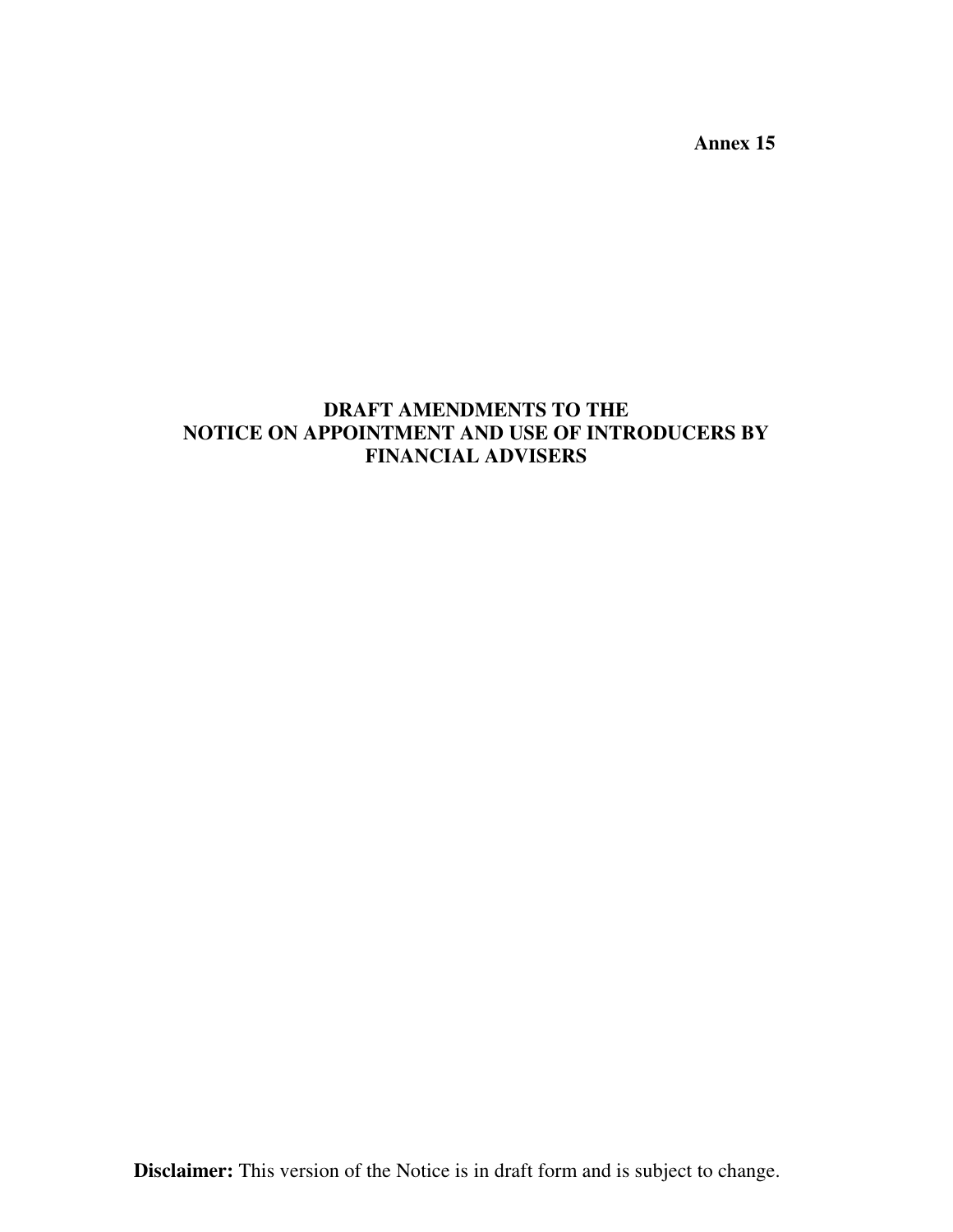### **Notice No : FAA-N02 Issue Date : 1 October 2002 (Last revised on 26 November 2010)**

### **NOTICE ON APPOINTMENT AND USE OF INTRODUCERS BY FINANCIAL ADVISERS**

#### **Introduction**

1 This Notice is issued pursuant to section 58 of the Financial Advisers Act (Cap. 110) ["the Act"].

2 Subject to paragraph 2A, this Notice shall apply to all licensed financial advisers and persons who are exempt from holding a financial adviser's licence under section  $23(1)(a)$ , (b), (c), (d), or (e) of the Act.

> [FAA-N02 (Amendment) 2003] [FAA-N02 (Amendment) 2005]

2A This Notice shall not apply to the appointment and use of introducers by –

(a) persons specified in regulation 4 of the Financial Advisers (Structured Deposits - Prescribed Investment Products and Exemption) Regulations  $\frac{2005}{200}$  in relation to the provision of any financial advisory service relating to any structured deposit as defined in those Regulations;

[FAA-N02 (Amendment) 2010]

(b) persons specified in regulation 3 of the Financial Advisers (Exemption from Sections 25 to 29 and 36) Regulations 2004 in respect of the provision of any financial advisory service relating to the investment products referred to in regulation 3 of those Regulations.

[FAA-N02 (Amendment) 2005]

3 This Notice sets out the standards to be maintained by licensed financial advisers and persons who are exempt from holding a financial adviser's licence under section  $23(1)(a)$ , (b), (c), (d), or (e) of the Act with respect to their appointment and use of persons carrying out introducing activities.

> [FAA-N02 (Amendment) 2003] [FAA-N02 (Amendment) 2005]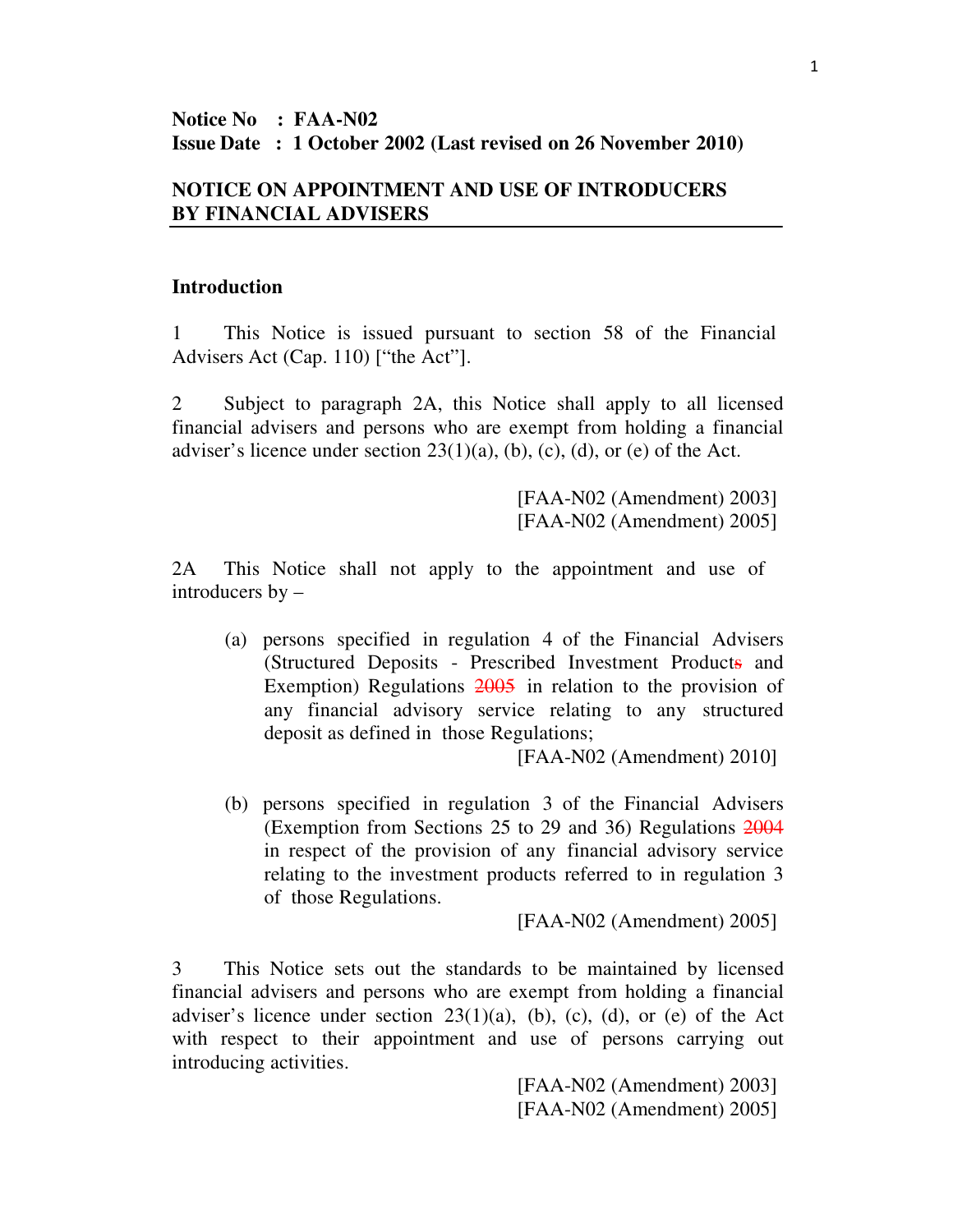#### **Definitions**

4 For the purposes of this Notice:

"client" includes a prospective client;

"financial adviser" means a licensed financial adviser or a person exempt from holding a financial adviser's licence under section  $23(1)(a)$ , (b), (c), (d), or (e) of the Act;

[FAA-N02 (Amendment) 2005]

"financial advisory service" has the same meaning as in section  $2(1)$  of the Act;

[FAA\_N-02 (Amendment) 2005]

"investment product" has the same meaning as in section 2(1) of the Act;

[FAA-N02 (Amendment) 2003]

"introducee" has the same meaning as in regulation 31 of the FAR;

[FAA-N02 (Amendment) 2005]

"introducer" means any person exempt under regulation 31(1), (3), (4) or (7) of the FAR Financial Advisers Regulations who is appointed by a financial adviser to perform introducing activities on behalf of the financial adviser;

"retail client" has the same meaning as in regulation 31(12) of the Financial Advisers Regulations;

"introducing activities" has the same meaning as in regulation 31 of the FAR and "introduce" shall be construed accordingly;

[FAA-N02 (Amendment) 2005]

"representative" has the same meaning as in section 2(1) of the Act.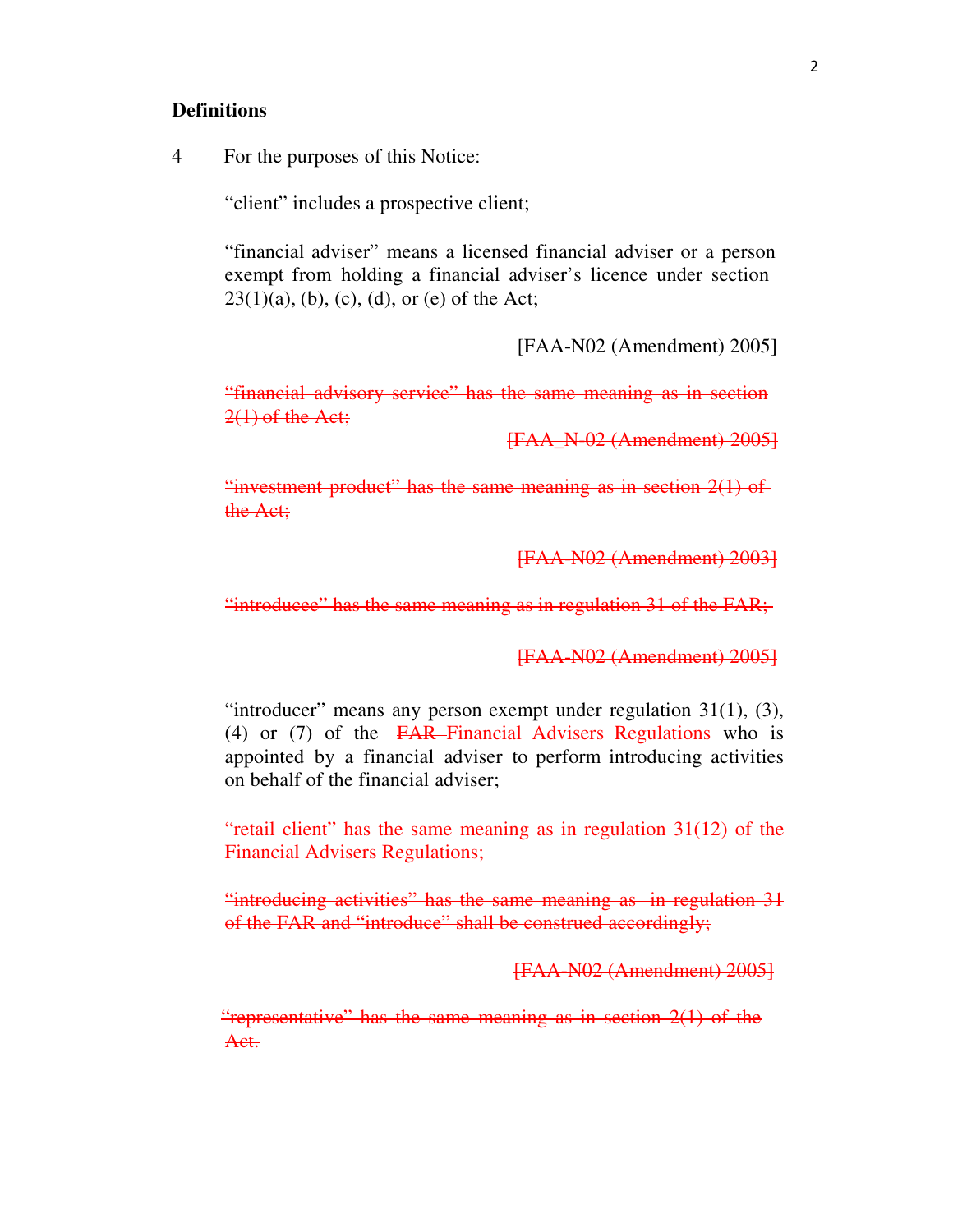4A The expressions used in this Notice shall, except where expressly defined in this Notice or where the context otherwise requires, have the same respective meanings as in the Act and the Financial Advisers Regulations.

#### **Requirements for Financial Advisers Appointing Introducers**

5 Where a financial adviser appoints a person as an introducer, it should take reasonable steps not to appoint an introducer whose carrying out of introducing activities is:

- (a) if the introducer is a corporation, its sole business activity; and
- (b) if the introducer is an individual, his full-time occupation, as the

case may be.

6 A financial adviser shall ensure that none of its employees or representatives enters into any arrangement with an introducer to carry out introducing activities other than on behalf of the financial adviser.

7 A financial adviser which engages the services of an introducer shall institute adequate control systems and procedures to ensure the proper conduct of the introducer, including ensuring that the introducer does not get involved in the provision of any financial advisory service other than to the extent of carrying out introducing activities. In engaging an introducer to carry out introducing activities, the financial adviser shall comply with the following requirements:

(a) Written Agreement

The financial adviser shall enter into a written agreement with the introducer. It shall ensure that the agreement so entered into spells out clearly the scope of introducing activities to be carried out by the introducer. It shall also monitor the conduct of the introducer to satisfy itself that the introducer operates within the terms and conditions of the agreement.

(b) Disclosure by Introducer

The financial adviser shall require the introducer to disclose to all clients the following information that the introducer is required to disclose under regulation 31 of the FAR:

(i) that the introducer, when carrying out introducing activities, is not permitted to give advice or provide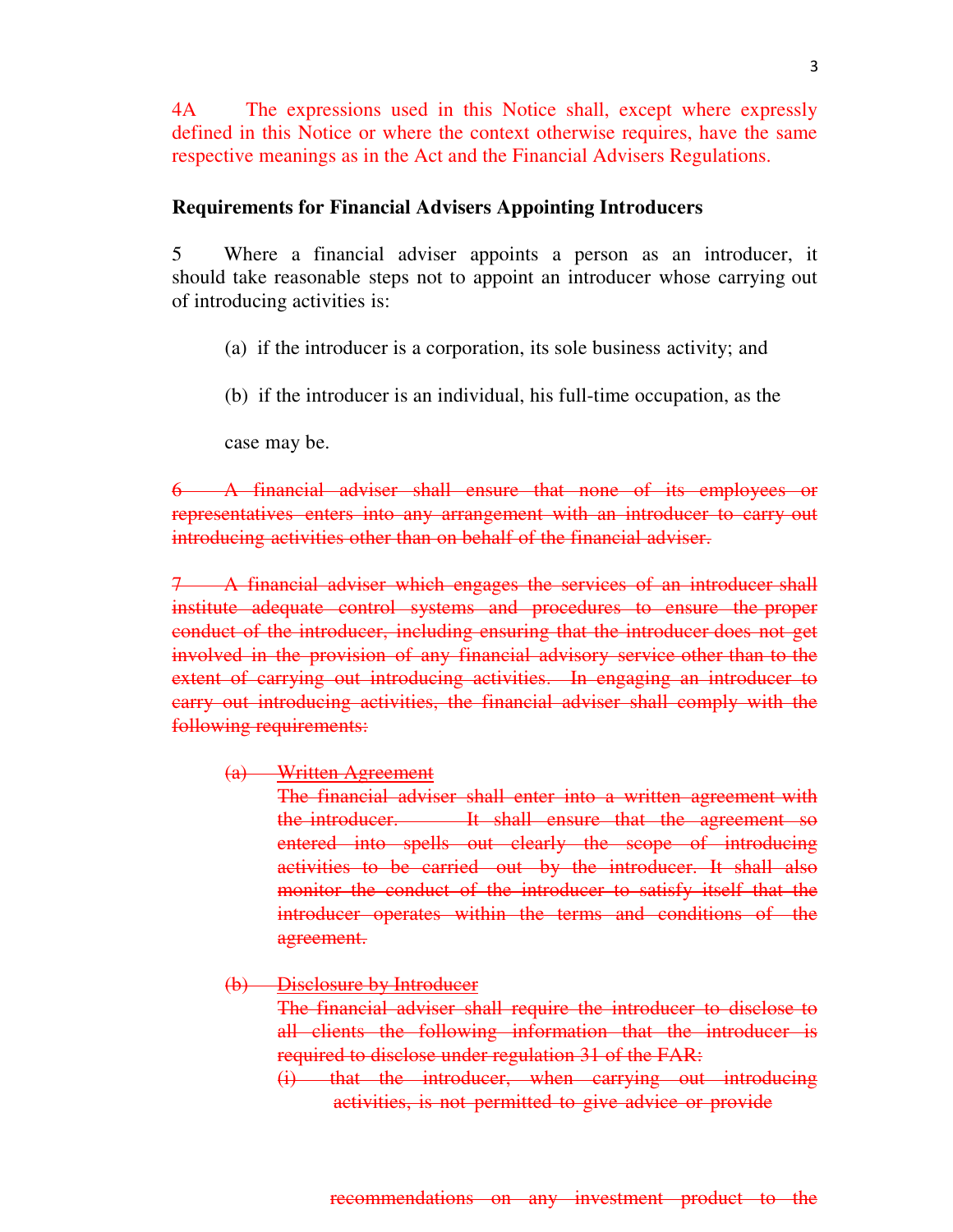client, market any collective investment scheme, or arrange any contract of insurance in respect of life policies, other than to the extent of carrying out introducing activities;

- (ii) whether or not the introducer is or will be remunerated by the financial adviser for carrying out introducing activities; and
- (iii) where the introducer is or will be remunerated by the financial adviser, the amount of remuneration if so requested by the client.

In addition, the financial adviser shall require the introducer to disclose to all clients that the introducer is carrying out introducing activities for the financial adviser.

(c) Provision of Script for Use by Introducers

The financial adviser shall provide a script to the introducer to provide guidance to the introducer in its or his introducing activities. The financial adviser shall ensure that the script specifies:

- (i) the information that the introducer is required to disclose to clients in accordance with regulation 31 of the FAR;
- (ii) the factual information that the introducer is to provide to clients on the financial adviser; and
- (iii) the factual information on the investment products to which its or his introducing activities relate.
- (d) Prohibition on Handling of Client's Money or Property by **Introducers**

The financial adviser shall ensure that the introducer does not receive or deal with client's money or property in relation to its or his carrying out of introducing activities.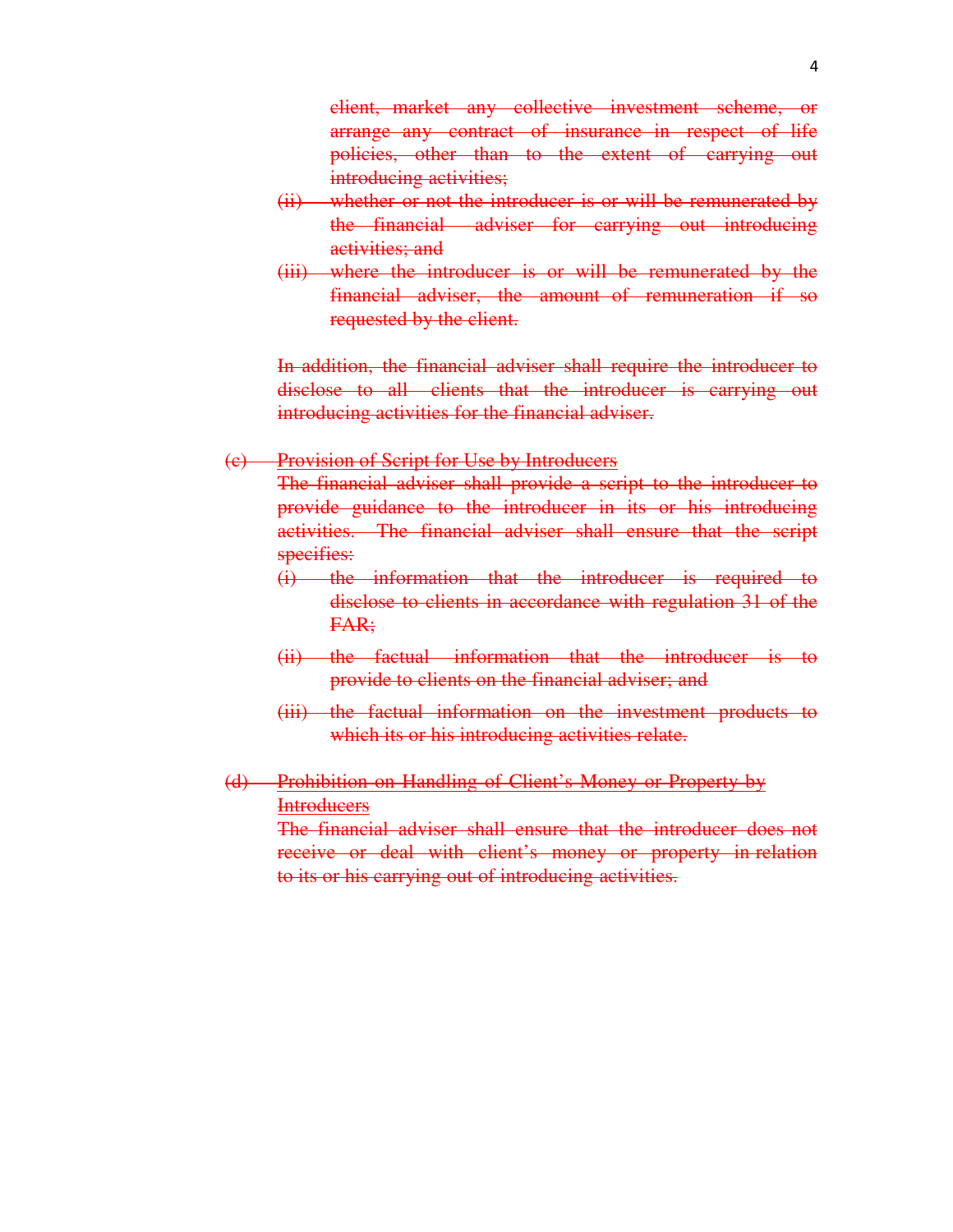#### (e) Maintenance of Register of Introducers

The financial adviser shall maintain a register containing the following particulars of the introducers appointed by the financial adviser:

 $(i)$  their names:

- (ii) their places of business; (iii) their contact numbers;
- (iv) their business registration numbers or, in the case of individuals, their identity card numbers; and
- $(v)$  their dates of appointment and, where applicable, theirdates of termination.

In addition, the financial adviser shall ensure that each of these introducers comply with the conditions specified in regulation  $31(1)(d)$ ,  $31(4)(b)$  and  $31(7)(b)$ .

[FAA-N02 (Amendment) 2003]

8 A financial adviser shall ensure that the following requirements are complied with where introducing activities are carried out by its employees or representatives on its own behalf:

(a) Disclosure

The financial adviser shall require the employee or representative to disclose to all clients the following information that he is required to disclose under regulation 31 of the FAR:

- (i) that the representative or employee, when carrying out introducing activities, is not permitted to give advice or provide recommendations on any investment product to the client, market any collective investment scheme, or arrange any contract of insurance in respect of life policies, other than to the extent of carrying out introducing activities;
- (ii) whether or not the representative or employee is or will be remunerated by the financial adviser for carrying out introducing activities; and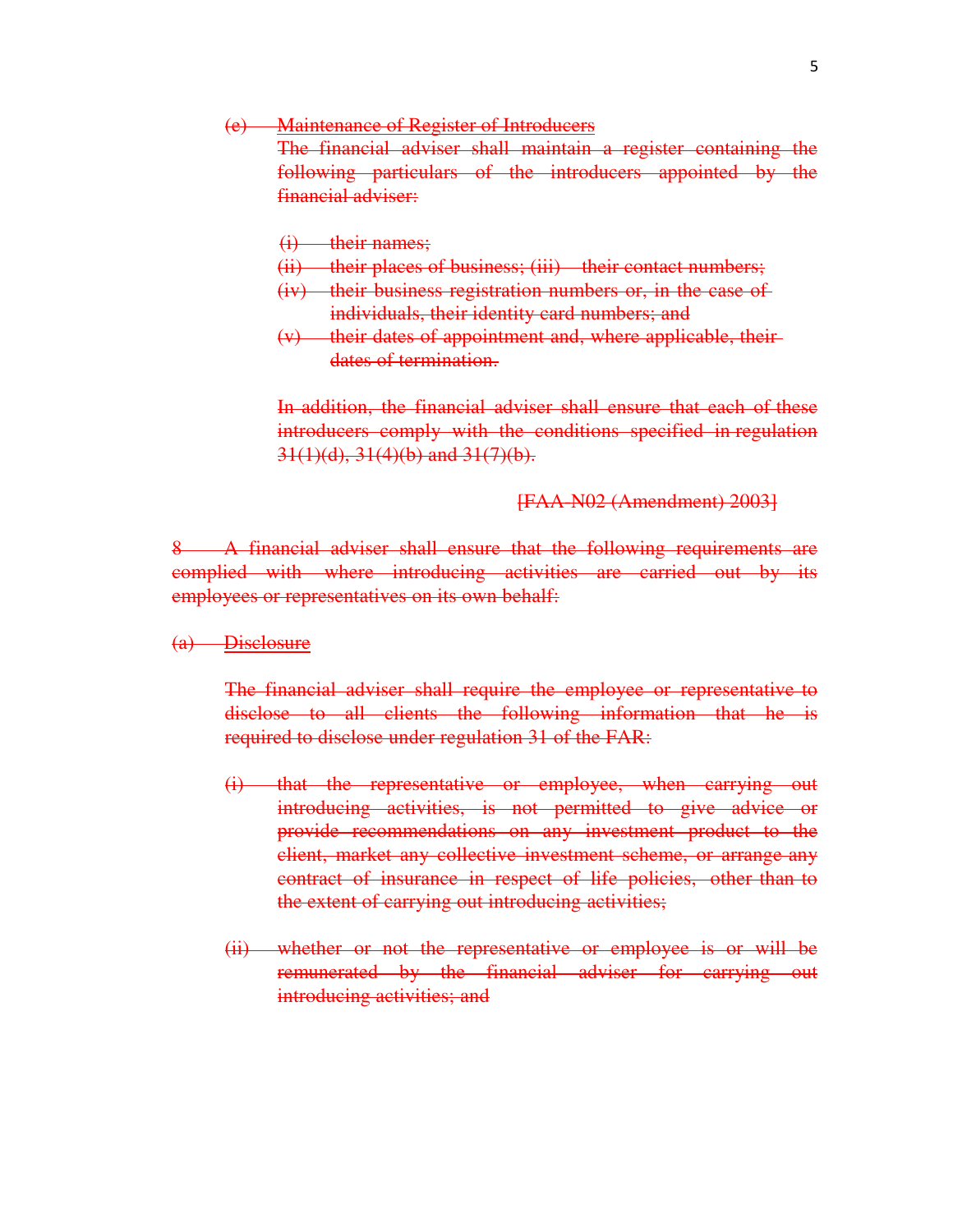(iii) where the representative or employee is or will be remunerated by the financial adviser, the amount of remuneration if so requested by the client.

In addition, the financial adviser shall require the representative or employee to disclose to all clients that the representative or employee is carrying out introducing activities for the financial adviser.

### (b) Provision of Script

The financial adviser shall provide a script to the representative or employee to provide guidance to him in his introducing activities. The financial adviser shall ensure that the script specifies:

- (i) the information that the representative or employee is required to disclose to clients in accordance with regulation 31 of the FAR;
- (ii) the factual information that the representative or employee is to provide to clients on the financial adviser; and
- (iii) the factual information on the investment products to which his introducing activities relate.

(c) Prohibition on Handling of Client's Money or Property

The financial adviser shall ensure that the representative or employee does not receive or deal with client's money or property in relation to his carrying out of introducing activities.

[FAA-N02 (Amendment) 2003]

6 A financial adviser which appoints an introducer shall institute adequate control systems and procedures to ensure the proper conduct of the introducer, which includes ensuring that the introducer does not provide any financial advisory service other than to the extent of carrying out introducing activities.

 $7$  In appointing a person<sup>1</sup> as an introducer to carry out introducing activities, the financial adviser shall institute adequate policies and procedures to assess, and to satisfy itself, that the following principles are observed at the time of appointment of the person as an introducer and on an on-going basis:

- (a) The appointment of the person as an introducer will not give rise to any actual or potential conflict of interests to the financial adviser; and
- (b) The appointment of the person as an introducer will not tarnish the image of

l

<sup>&</sup>lt;sup>1</sup> The person excludes employees or representatives of the financial adviser.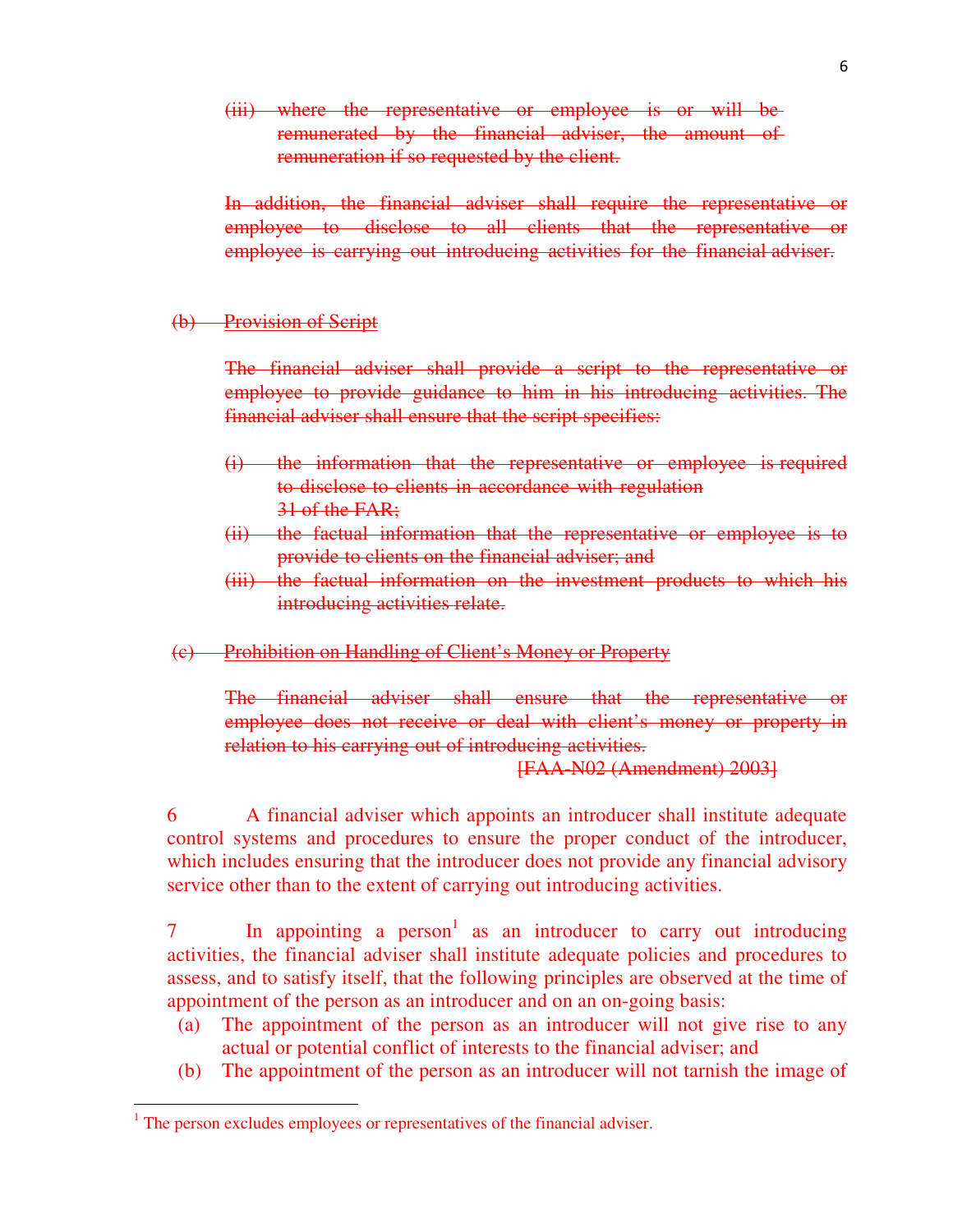the financial adviser or the financial advisory industry.

8 With regard to paragraph 7, where a person is appointed as an introducer to carry out introducing activities with any retail client, the financial adviser shall put in place policies and procedures which cover the following areas:

### *Appointment of the person as an introducer*

- (a) The process and criteria for the financial adviser to collect information on the person as part of the financial adviser's due diligence process on the person. The information collected shall be sufficient to enable the financial adviser to perform an assessment of the person in relation to the role of an introducer carrying out introducing activities with any retail client. This should include information on the core business or sources of revenue of the person which is a corporation, the full-time occupation of the person who is an individual, and any adverse information on the person;
- (b) The process and criteria for the financial adviser to assess the appointment of the person and be reasonably satisfied that the appointment of the person meets the two principles set out in paragraph 7;
- (c) Documentation of the basis of the assessment referred to in sub-paragraph (b), including specifying the persons responsible for conducting the assessment and approving the appointment of the person;

### *Ongoing Monitoring of an introducer*

- (d) The process and criteria for the financial adviser to assess and be reasonably satisfied that the remuneration arrangement between itself and the introducer will not incentivise the introducer to act beyond the scope of its introducing activities. For example, the remuneration arrangement should not incentivise the introducer to influence a retail client's decision to purchase any investment product;
- (e) The process and criteria for the financial adviser
	- (i) to collect information on the introducer as part of its ongoing due diligence process on the introducer. The information collected shall be sufficient to enable the financial adviser to conduct ongoing reviews of the introducer and its or his introducing activities with any retail client. This should include information on the core business or sources of revenue of the introducer which is a corporation, the fulltime occupation of the introducer who is an individual, and any adverse information on the introducer;
	- (ii) to conduct ongoing reviews of the introducer's introducing activities with any retail client; and
	- (iii) to ensure that the appointment of the introducer continues to satisfy the two principles set out in paragraph 7 and is in compliance with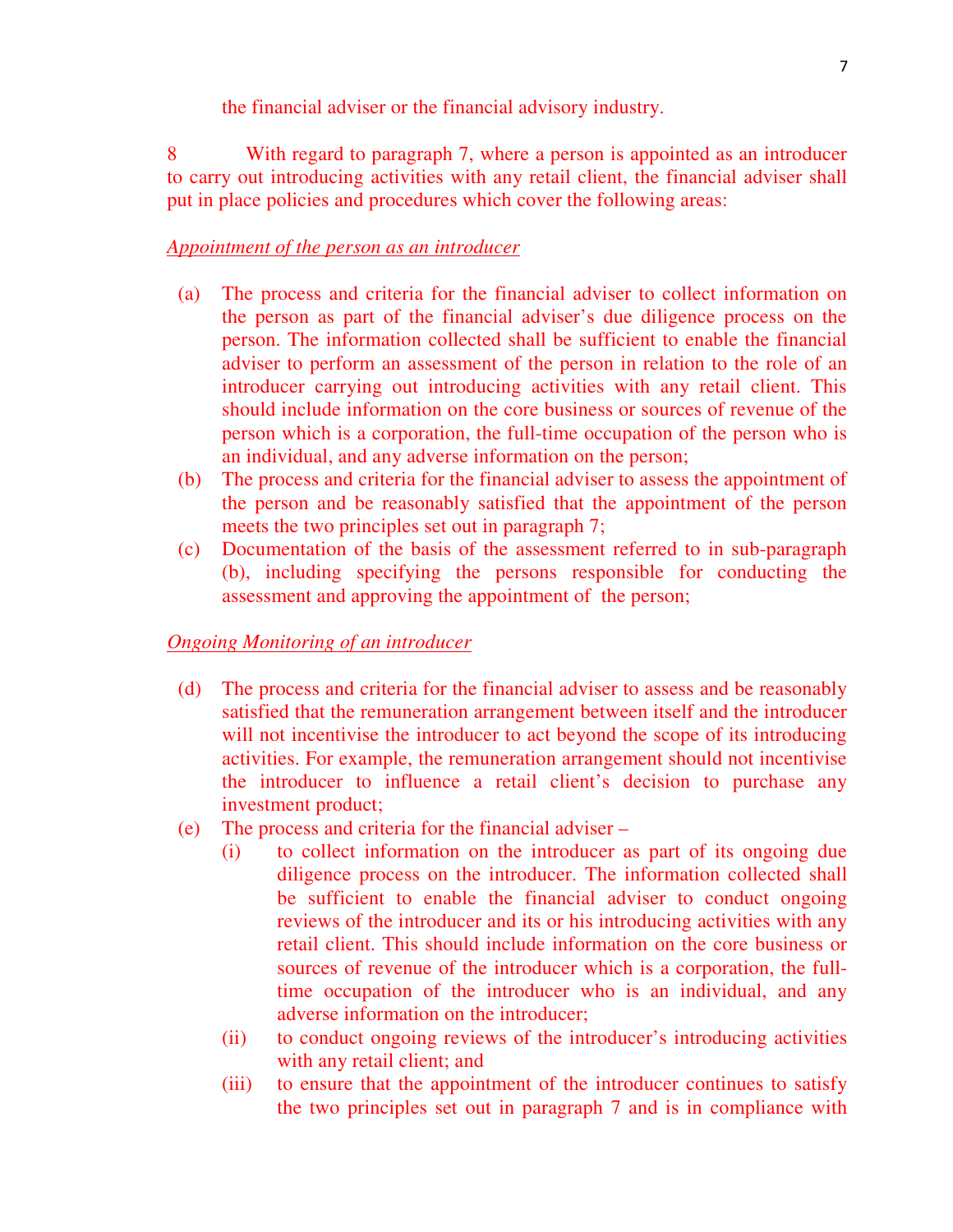# applicable laws and regulations.

 Examples of policies and procedures for this area may include a periodic review of the introducer's introducing activities, and procedures for handling and assessing complaints received against or in relation to the introducer; and

(f) Documentation of the basis of the ongoing reviews referred to in subparagraph (e), including specifying the persons responsible for conducting the ongoing reviews.

## Written Agreement

9 A financial adviser which appoints an introducer shall enter into a written agreement with the introducer. The financial adviser shall clearly spell out the scope of introducing activities to be carried out by the introducer in the written agreement. The financial adviser shall also monitor the conduct of the introducer to satisfy itself that the introducer operates within the terms and conditions of the agreement.

## Prohibition on Handling of Client's Money or Property by Introducers

10 A financial adviser shall ensure that the introducer does not receive or deal with client's money or property in relation to its or his carrying out of introducing activities.

# Maintenance of Register of Introducers

11 A financial adviser shall maintain a register containing the following particulars of all introducers appointed by the financial adviser and ensure that the information in the register is kept up-to-date:

- (a) the introducer's names;
- (b) the introducer's places of business and address;
- (c) the introducer's contact numbers;
- (d) in the case where the introducer is a corporation, the introducer's business registration number;
- (e) in the case where the introducer is an individual, his or her identity card number; and
- (f) the introducer's date of appointment by the financial adviser and, where applicable, the date on which the appointment of the introducer is withdrawn or terminated by the financial adviser.

In addition, the financial adviser shall ensure that each of these introducers comply with the conditions specified in regulation  $31(1)(d)$ ,  $31(4)(b)$  and  $31(7)(b)$ .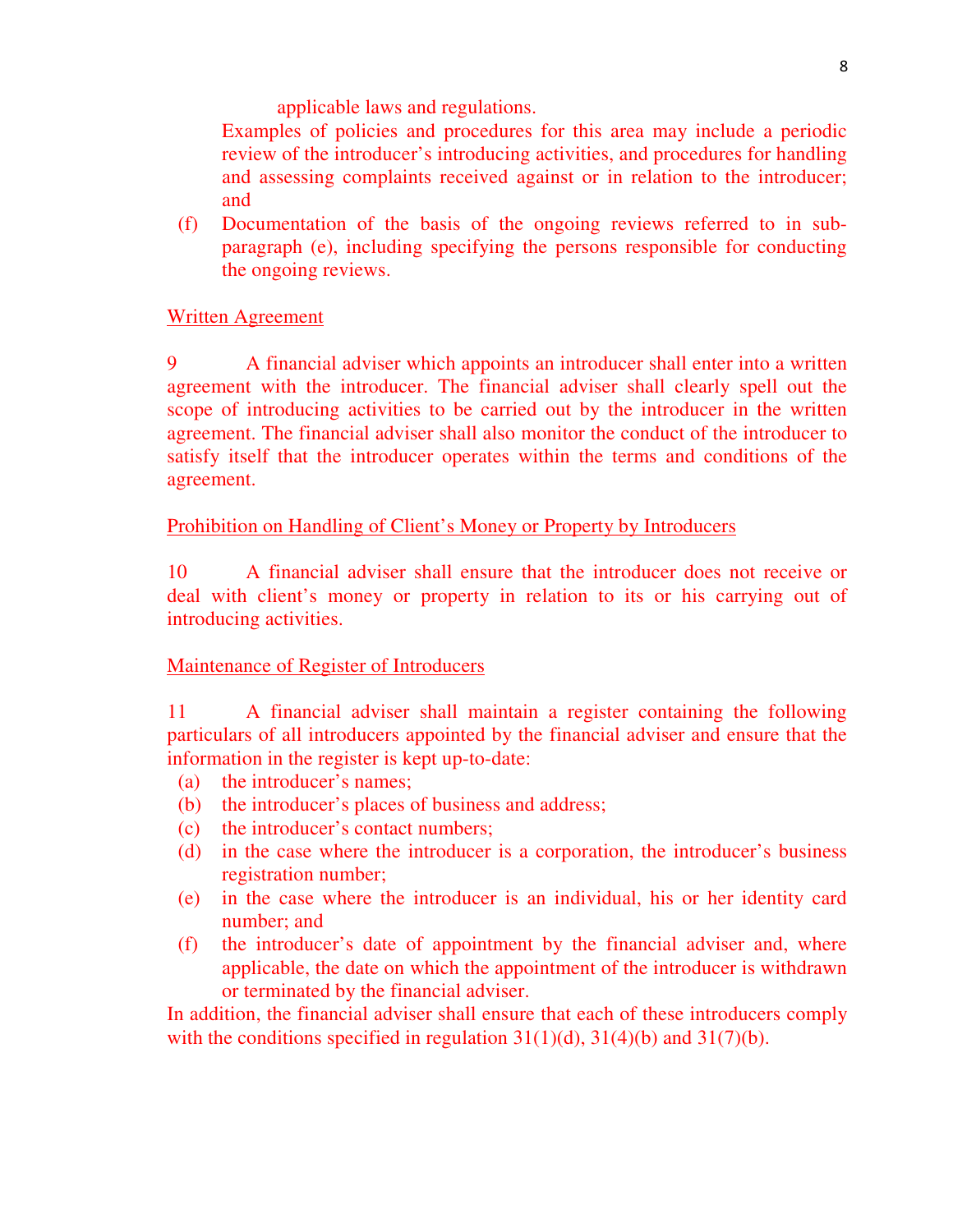#### Disclosure to Clients

12 A financial adviser shall provide a script to the introducer to provide guidance to the introducer in its or his introducing activities. The financial adviser shall ensure that the script specifies:

- (a) the information that the introducer is required to disclose to clients in accordance with regulation 31 of the Financial Advisers Regulation; and
- (b) the factual information that the introducer is to provide to clients on the financial adviser.

13 Where an introducer carries out introducing activities with any retail client, the financial adviser shall, subject to paragraph 14, prepare a Client Acknowledgment Form ["CAF"] and ensure that the introducer uses the CAF as a script in its or his introducing activities with any retail client. The financial adviser shall ensure that –

- (a) the CAF contains all the information which the introducer is required to disclose to its or his retail client when carrying out introducing activities;
- (b) the introducer obtains an acknowledgement that its or his retail client understood the contents of the CAF and consents to his or her contact details being passed on to the financial adviser;
- (c) the introducer does not provide the retail client with any other information which is not contained in the CAF; and
- (d) after the retail client has provided his or her acknowledgement and consent to the introducer, the introducer provides a copy of the CAF to the retail client for his or her retention.

The financial adviser shall retain records of every retail client's acknowledgement and consent obtained by the introducer.

14 Subject to paragraphs 15 and 16, a financial adviser shall include the following information in the CAF in the format as set out in the template in the Annex to this Notice:

- (a) The name of the introducer;
- (b) A statement that the introducer, when carrying out introducing activities, is not permitted to  $-$ 
	- (i) give advice or provide recommendations on any investment product to the retail client;
	- (ii) market any collective investment scheme; or
	- (iii) arrange any contract of insurance in respect of life policies,

other than to the extent of carrying out introducing activities;

- (c) A statement that the introducer is not permitted to receive or deal with, the retail client's money or property in relation to introducing activities;
- (d) The name(s) of the financial adviser(s) providing the type of financial advisory service in respect of the investment product required by the retail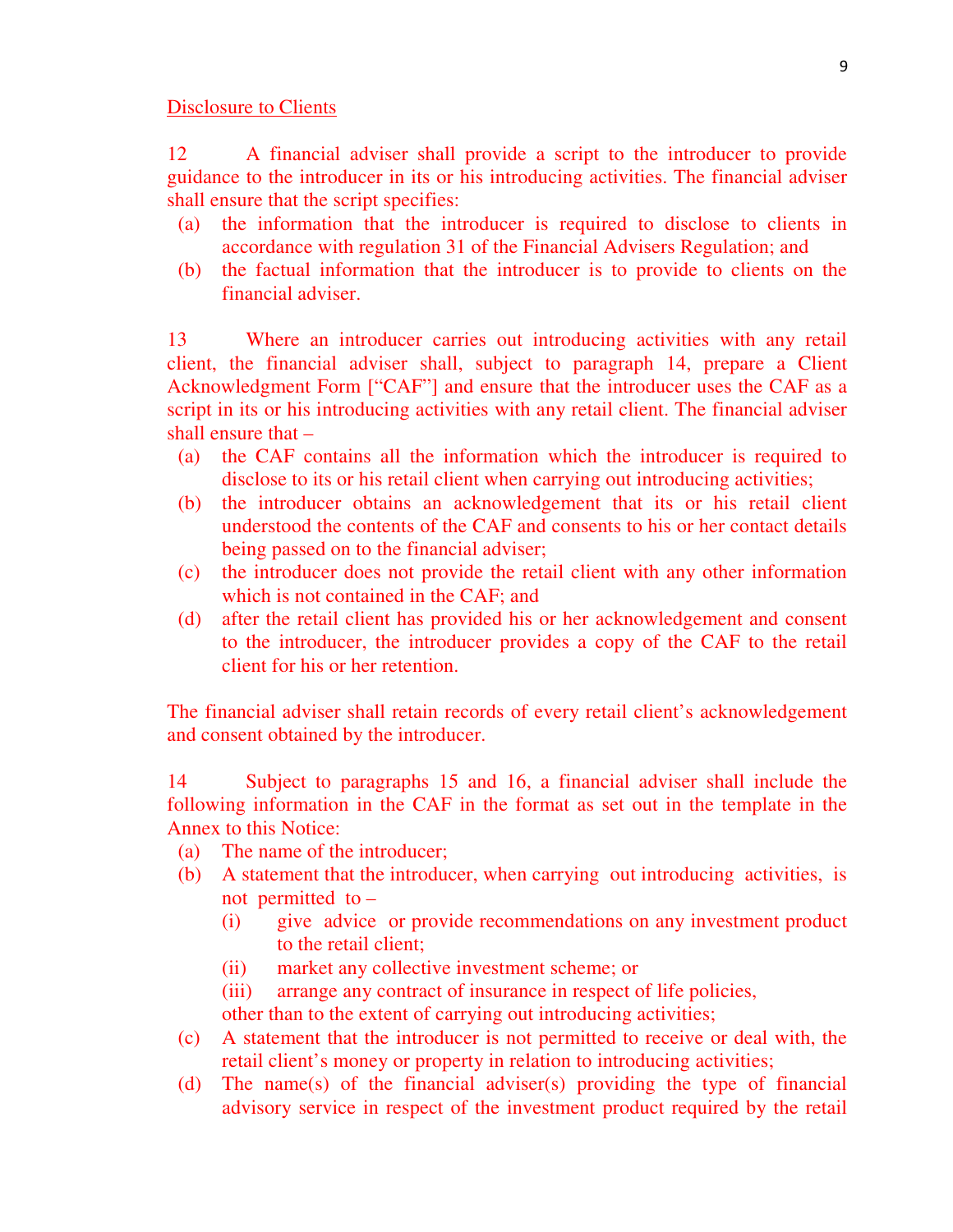client, and a description of the type or types of financial advisory services in respect of the investment product the financial adviser(s) is(are) authorised to provide to the retail client;

- (e) Where the introducer is carrying out introducing activities for more than one financial adviser, a statement that the introducer is carrying out introducing activities for more than one financial adviser, and where the retail client consents to being introduced to every financial adviser(s) which the introducer is carrying out introducing activities for and provide the type(s) of financial advisory service required by the retail client, the name(s) of the financial adviser(s);
- (f) The roles and responsibilities of the introducer and financial adviser(s). In addition, in the case where the introducer is a financial adviser, a statement that the financial adviser is acting as an introducer and is not providing any financial advisory service to the retail client other than to the extent of carrying out introducing activities, and an explanation on why this is so;
- (g) Whether or not the introducer is or will be remunerated by the financial adviser(s) for carrying out introducing activities;
- (h) Where the introducer is or will be remunerated by the financial adviser(s), the amount and basis of the remuneration that the introducer is receiving or will receive from the financial adviser(s) for carrying out introducing activities. If the introducer's remuneration from the financial adviser is not directly correlated to its or his carrying out of introducing activities (for example, if the introducer is remunerated based on a fixed salary or calculated according to the balanced scorecard framework (if applicable)), the basis of the remuneration received by the introducer shall nonetheless be disclosed to any retail client; and
- (i) Whether the introducer or any of its directors or shareholders (where applicable), is a substantial shareholder of the financial adviser, or whether the introducer has any other relationship with the financial adviser or any of the representatives of the financial adviser.

15 The template in the Annex to the Notice serves as a minimum standard. Financial advisers shall adhere to the format (including the tabular structure) and headings and sub-headings set out in the template for their respective CAF. Financial advisers should ensure that the information to be included in the CAF is in a clear and simple language that retail clients can easily understand.

16 Notes to guide financial advisers in preparing the CAF are presented as italicised statements in the square brackets in the template. Some examples are presented for illustration. These notes and examples are not meant to be prescriptive or exhaustive. Financial advisers should consider and decide on the information to be included in the CAF to meet the requirements in paragraphs 13 and 14 of this Notice.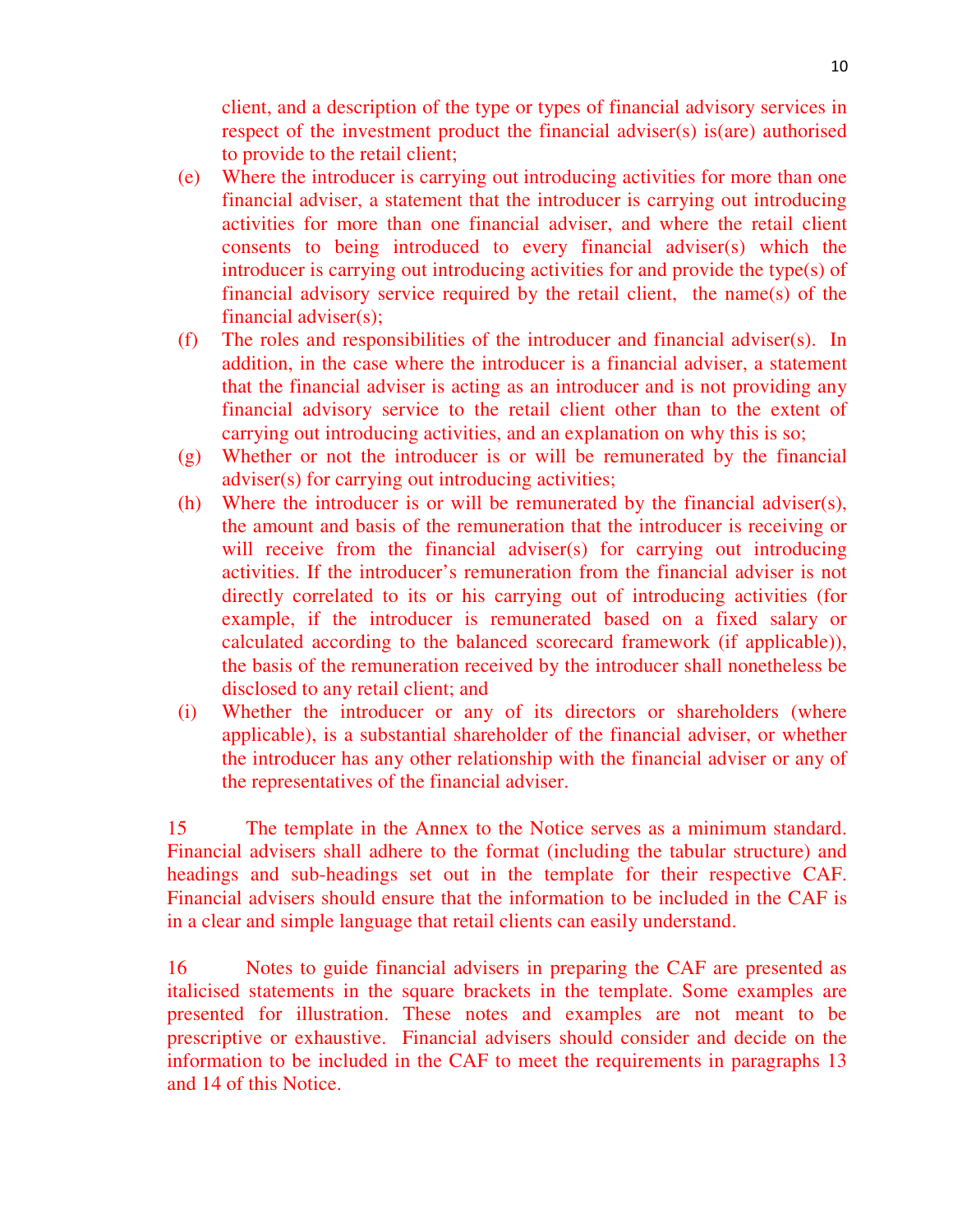# **Requirements for Financial Advisers Acting as Introducers**

## Policies and Procedures for Oversight of Introducing Activities

17 A financial adviser that carries out introducing activities for one or more introducees, or which employees or representatives carry out introducing activities on its behalf, shall put in place policies and procedures to –

- (a) mitigate any conflict of interests which arises or may arise from its introducing activities;
- (b) make its clients aware that the financial adviser is only carrying out introducing activities as an introducer and is not providing any financial advisory service other than to the extent of carrying out introducing activities; and
- (c) ensure that the appointment of its employees or representatives as introducers will not tarnish the image of the financial adviser or the financial advisory industry.

18 With respect to paragraph 17, a financial adviser that carries out introducing activities shall put in place the following policies and procedures to mitigate any actual or potential conflict of interests:

- (a) policies and procedures to require every of its employees or representatives to use the CAF (referred to in paragraph 13) as a script when carrying out introducing activities with any retail client;
- (b) policies and procedures to provide training for all of its employees or representatives who carry out introducing activities to ensure that every employee or representative is familiar with the scope of introducing activities, including the information which he or she is or is not permitted to say to a client when carrying out introducing activities;
- (c) policies and procedures for handling complaints received against or in relation to any of its employees or representatives who carry out introducing activities (for instance, complaints against harassment or aggressive introducing);
- (d) policies and procedures that substantiated complaints against its employee or representative in respect of his or her introducing activities are taken into account when determining his or her remuneration;
- (e) policies and procedures to ensure that the financial adviser's remuneration structure for its employees or representatives does not incentivise its employees or representatives to focus only on introducing activities.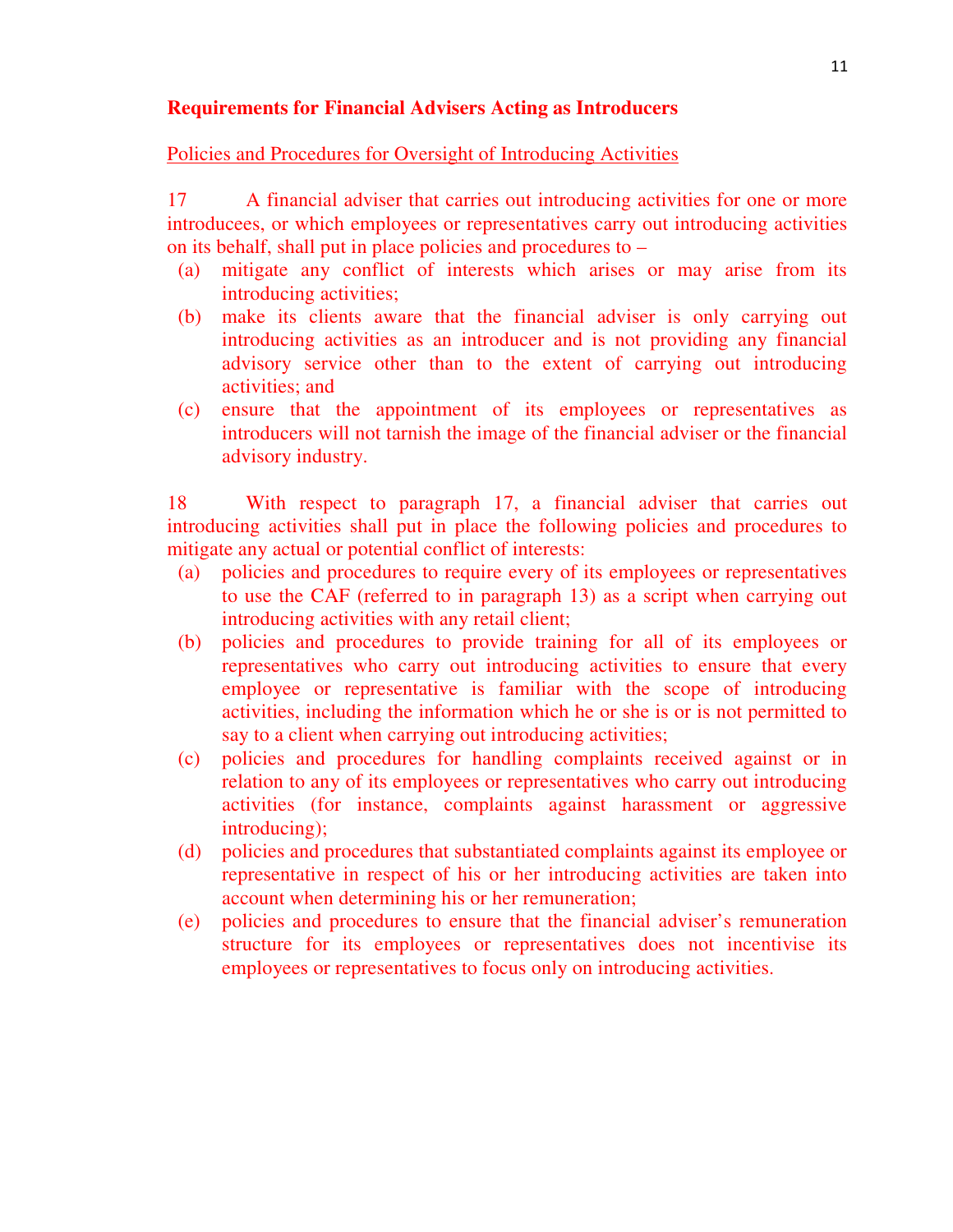### **Other Requirements**

19 A financial adviser shall prohibit its employees or representatives from entering into any arrangement with any introducer to carry out introducing activities other than on behalf of the financial adviser.

20 Where introducing activities are carried out by an employee or a representative of a financial adviser on behalf of the financial adviser (instead of an introducer), the requirements under paragraphs 10, 11 (other than paragraph 11(d)), 12, 13 and 14 of this Notice shall apply to the financial adviser as if every reference to an introducer or the introducer in the requirements were a reference to an employee or a representative, or the employee or representative, respectively.

# **Transitional Arrangements**

21 MAS Notice FAA-N02 (Amendment) 2014 issued on [date of issuance of the amendment notice] shall not apply to a financial adviser which –

- (a) appoints an introducer to carry out introducing activities on its behalf;
- (b) carries out introducing activities for an introducee; or
- (c) carries out introducing activities on its own behalf,

before [*date on which this Notice is revised*] ("appointed date"), for a period of 6 months after the appointed date ("specified period"); and MAS Notice FAA-N02 issued on 1 October 2002 (Last revised on 26 November 2010) as in force immediately before the appointed date shall continue to apply to the financial adviser in that period.

# Note:

Under section 58(5) of the Act, any person who contravenes any requirement specified in written directions issued by the Authority (which includes this Notice), shall be guilty of an offence and shall be liable on conviction to a fine not exceeding \$25,000 and, in the case of a continuing offence, to a further fine not exceeding \$2,500 for every day or part thereof during which the offence continues after conviction.

Notes on History of Amendments

- 1. FAA-N02 (Amendment) 2003 with effect from 22 December 2003
- 2. FAA-N02 (Amendment) 2005 with effect from 1 July 2005
- 3. FAA-N02 (Amendment) 2010 with effect from 26 November 2010
- 4. FAA-N02 (Amendment) 2014 with effect from [*date*]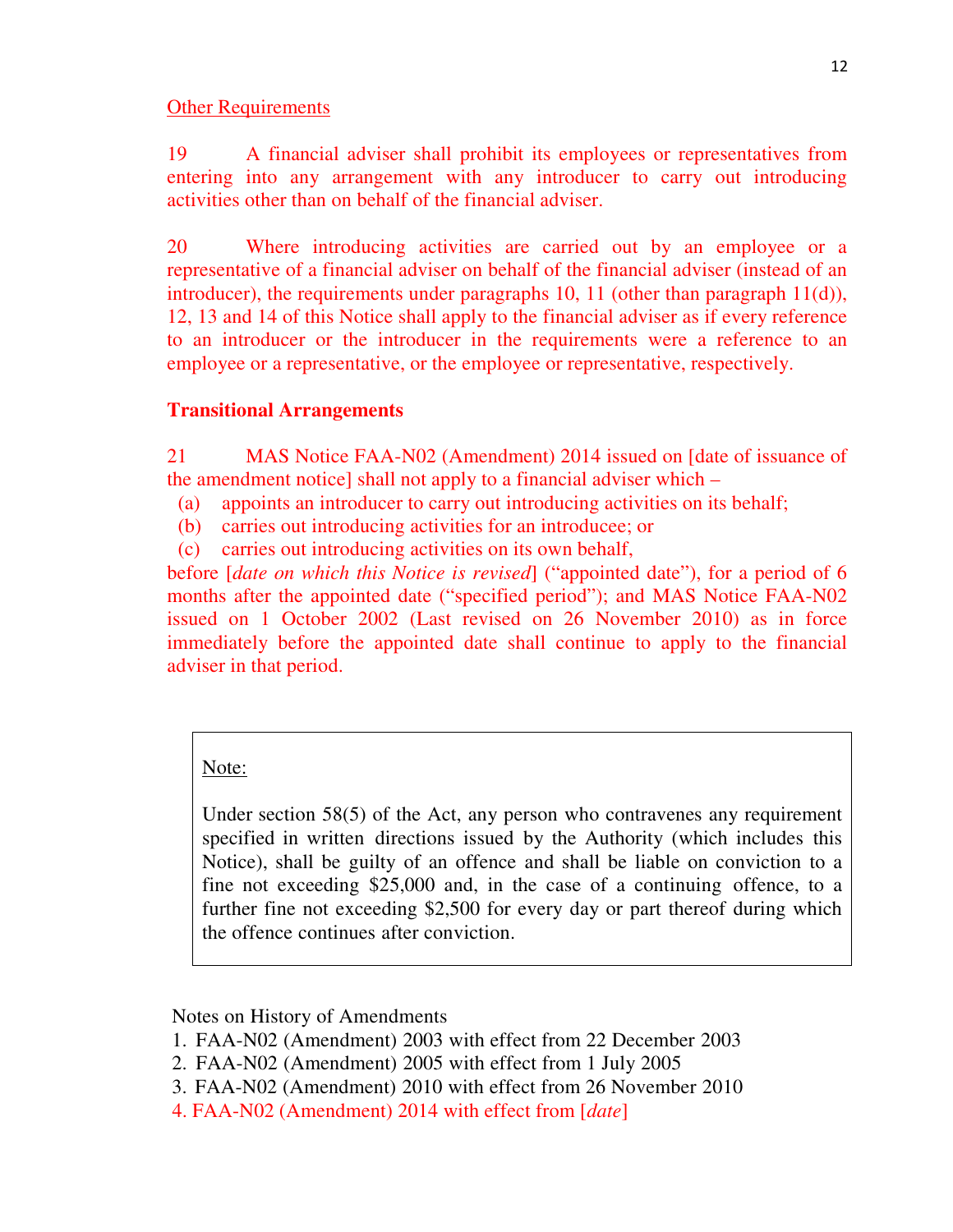# **ANNEX – CLIENT ACKNOWLEDGEMENT FORM FOR INTRODUCING ARRANGEMENT**

### **1. Information on Introducer**

- [*State the name of the individual effecting the introduction and the capacity which he is acting in*]; *and*
- [*State the name of the corporate introducer which the individual introducer is representing, if applicable*]

## **Example:**

My name is [name of individual effecting the introduction], and I am:

- an employee / representative of [name of introducer]; or
- acting in my personal capacity<sup>2</sup>; or
- an employee<sup>3</sup> / representative of [name of financial adviser].

## **2. Information on Financial Adviser(s)<sup>4</sup>**

- [*State the name(s) of financial adviser(s) that the client is being introduced to*]*; and*
- [*State the type(s) of financial advisory services in respect of the type(s) of investment product(s) which the financial adviser(s) can provide.*]

# **Example:**

l

I would like to introduce you [name of client] to [name of financial adviser(s)], which can provide you with [type(s) of financial advisory service(s)] in respect of the [type(s) of investment products]<sup>5</sup>.

 $2$  If introducing agreement is signed with an individual introducer, the individual introducer has to disclose that he or she is acting in his or her personal capacity when introducing clients to the financial adviser.

<sup>&</sup>lt;sup>3</sup> This is applicable for financial advisers that appoint their own employees or representatives to carry out introducing activities on its behalf.

<sup>&</sup>lt;sup>4</sup> An introducer that carries out introducing activities for more than one financial adviser shall:

<sup>(</sup>i) disclose that the introducer acts for more than one financial adviser; and

<sup>(</sup>ii)with the consent of the client, introduce the client to every financial adviser that the introducer is carrying out introducing activities for and provides the type or types of financial advisory service required by the client.

<sup>&</sup>lt;sup>5</sup> Introducers shall not provide the name of any specific investment product and any product information to any client when carrying out introducing activities.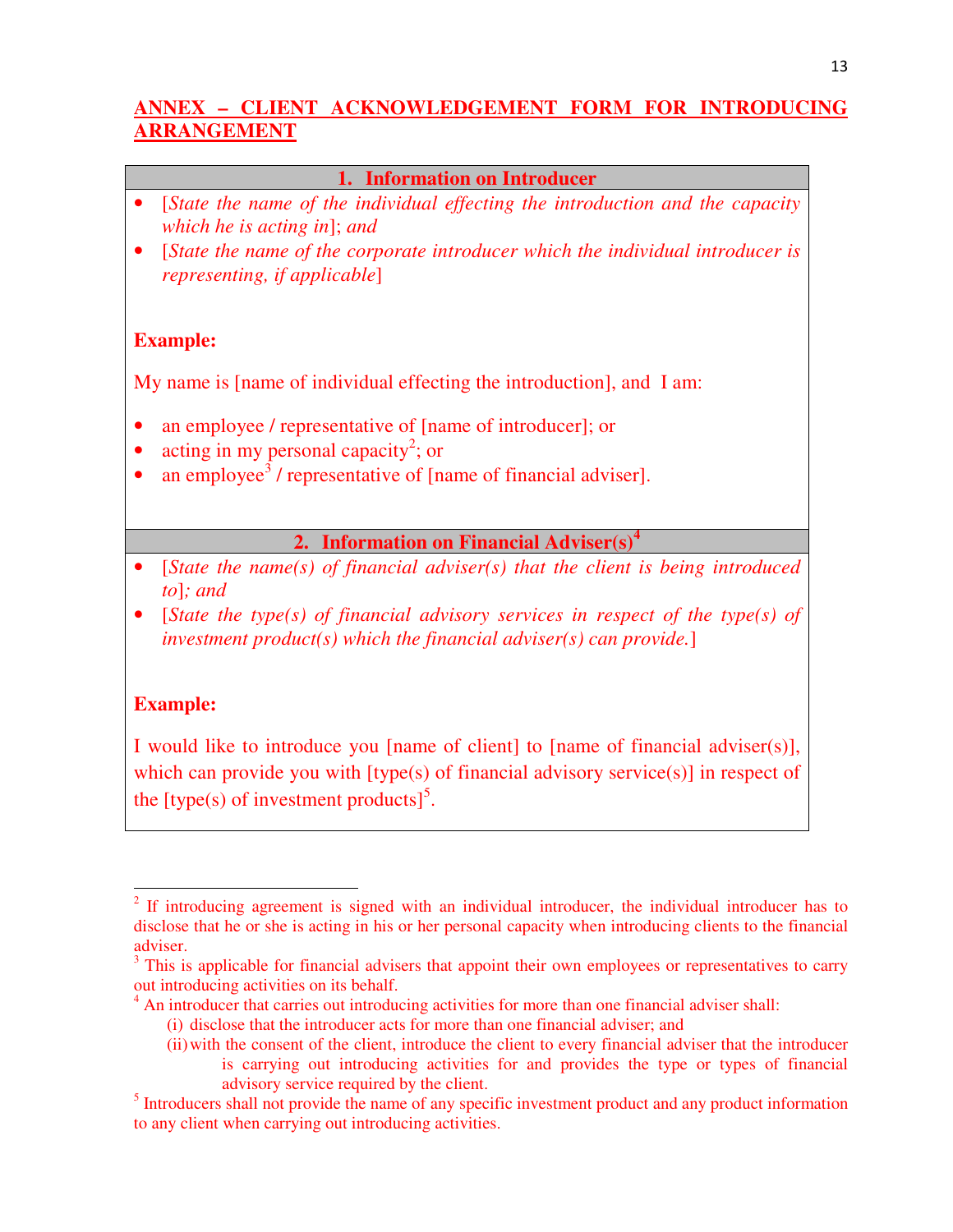I would like to introduce you to my colleague, who is [an appointed  $\ell$  a provisional] representative of [name of financial adviser]. He / she can advise you on the [type(s) of financial advisory service(s) in respect of the type(s) of investment products which the financial adviser(s) is / are able to provide].

### **3. Roles and Responsibilities of Introducer and Financial Adviser(s)**

[*Disclose that when carrying out introducing activities, the introducer is not permitted to:* 

- *give advice or provide recommendations on any investment product, market any collective investment scheme, or arrange any contract of insurance in respect of life policies, other than to the extent of carrying out introducing activities; and*
- *receive or deal with any client's money or property in relation to its or his carrying out of introducing activities.*]

### **Example:**

As an introducer, I am:

- not permitted to provide you with any advice or recommendations on life policies, other than to the extent of carrying out introducing activities; and
- not allowed to receive or deal with any money or property from you in relation to my introducing activity.

[*In the case where a financial adviser carries out introducing activities, the financial adviser shall provide:* 

- *an explanation that the financial adviser is acting as an introducer, and not providing any financial advisory service other than to the extent of carrying out introducing activities;*
- *reason(s) for the financial adviser acting as an introducer.*]

#### **Example:**

 $\overline{a}$ 

Although [name of financial adviser carrying out introducing activities] is a financial adviser, [name of financial adviser carrying out introducing activities] is

<sup>&</sup>lt;sup>6</sup> This is applicable for a financial adviser that appoints its own employees or representatives to carry out introducing activities on its behalf.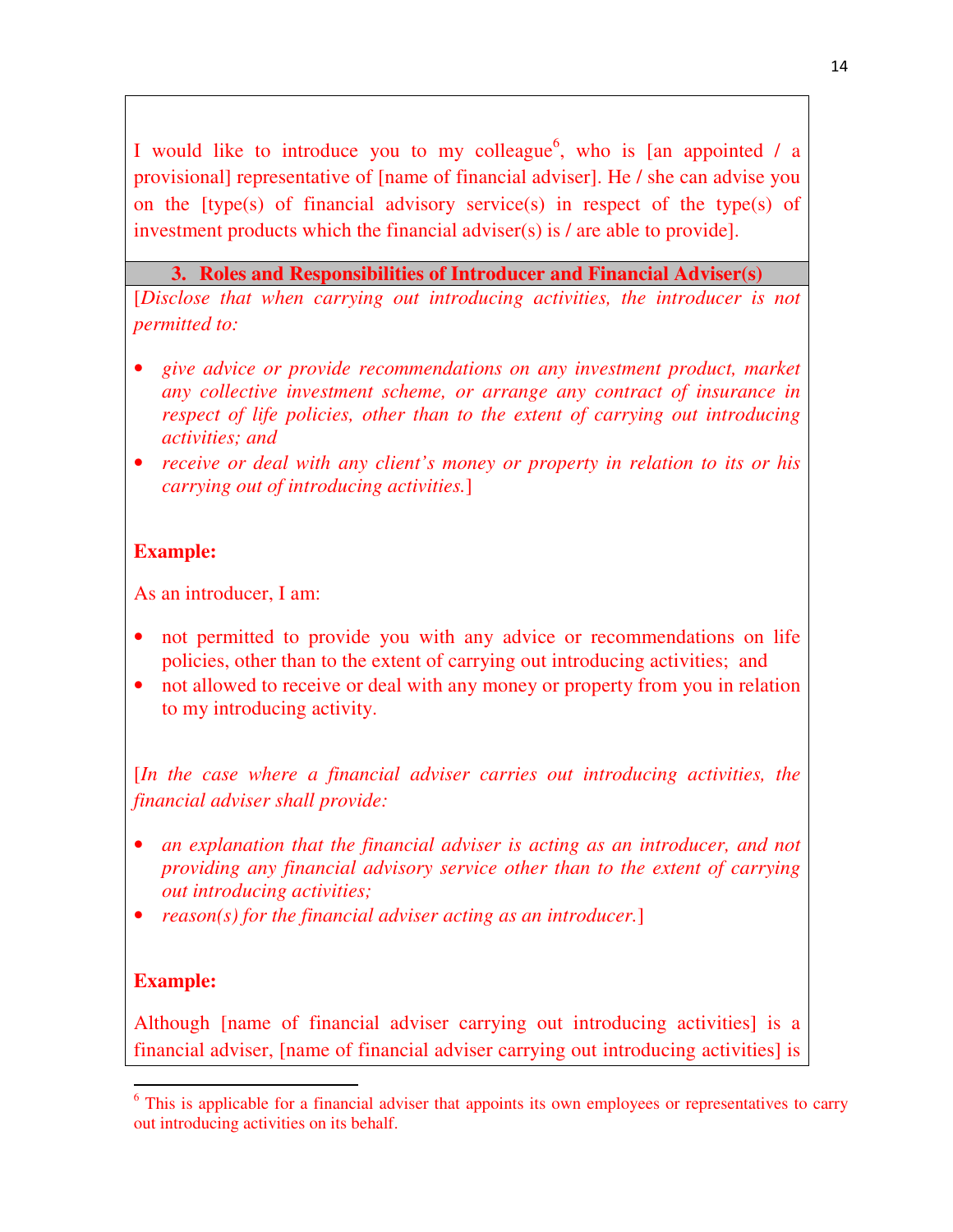not providing you with any type of financial advisory service in respect of any investment product, other than to the extent of carrying out introducing activities, by introducing you to [name of financial adviser(s) that the client is being introduced to].

[Name of financial adviser carrying out introducing activities] is acting as an introducer because:

- it is not authorised to advise you on [name the type(s) of financial advisory services in respect of the type(s) of investment products], which [name of financial adviser(s) that the client is being introduced to] is(are) authorised to advise you; or
- $\gamma$ you initiated a request to find out more about [name of investment product(s) or type(s) of investment product(s)], which [name of financial adviser(s) that the client is being introduced to] can advise you on.

### **4. Remuneration of Introducer**

[*Disclose whether the introducer will be remunerated by the financial adviser for carrying out introducing activities. If the introducer will be remunerated for carrying out introducing activities, disclose the amount and basis of remuneration.*]

### **Example:**

 $\overline{a}$ 

- I will be receiving an introducing fee of between \$X and \$Y, which is calculated based on a percentage of your investment amount in the investment product(s) recommended by [name of financial adviser(s) that the client is being introduced to].
- The entity I am representing, [name of corporate introducer], will receive \$X for every client introduced to [name of financial adviser(s) that the client is being introduced to].
- Neither [name of corporate introducer] nor I will be receiving any form of remuneration for introducing you to [name of financial adviser(s) that the

 $<sup>7</sup>$  This disclosure should be in the CAF only if the client initiated an express request to the financial</sup> adviser for information on the investment product or type(s) of investment product(s).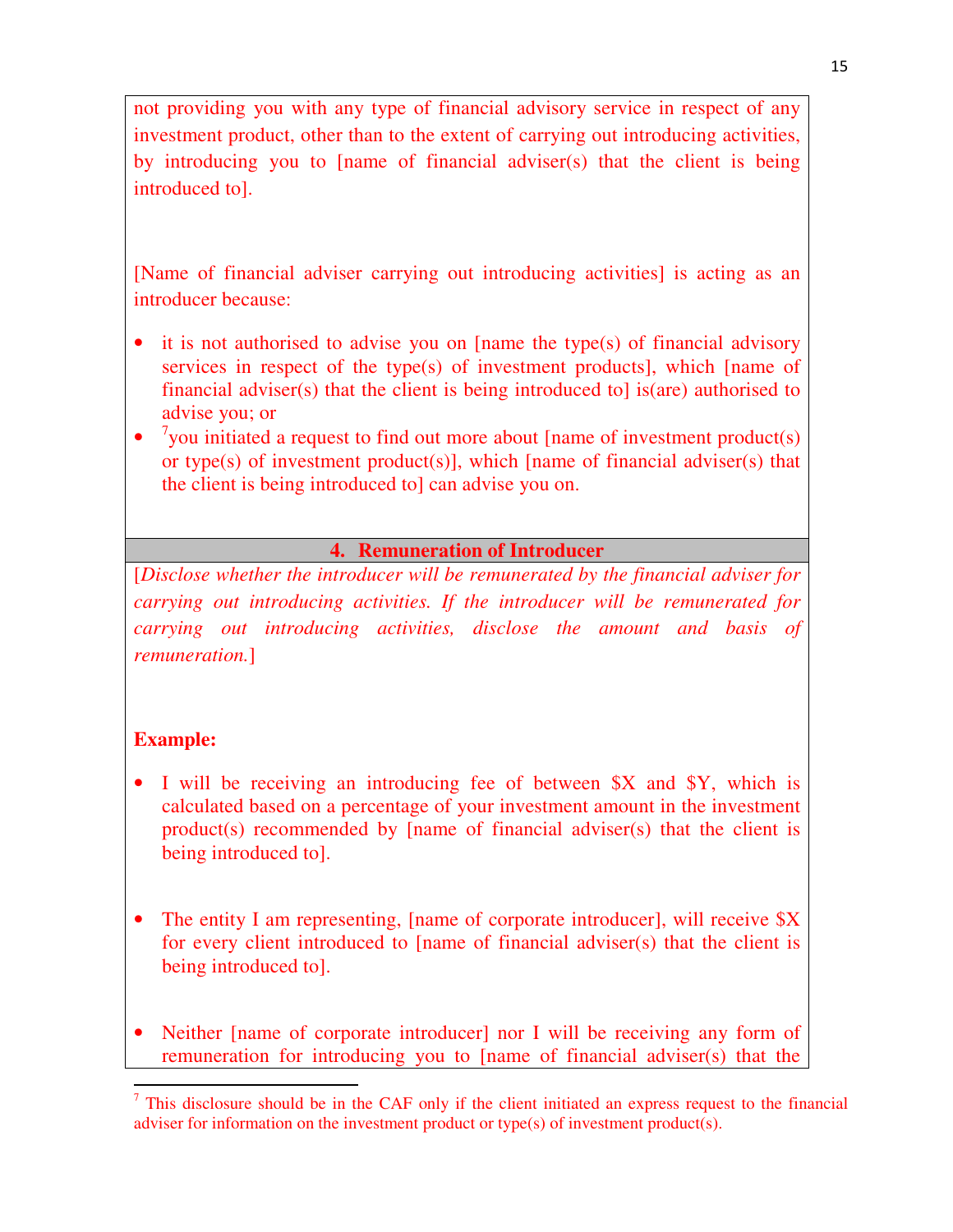client is being introduced to].

# **5. Disclosure of Conflicts of Interest**

*[To be disclosed if the introducer, any of its directors or shareholders is a substantial shareholder of the financial adviser or has any other relationships with the financial adviser or any of its representatives<sup>8</sup> . Otherwise, no disclosure is required.]* 

# **Example:**

As an introducer, I am required to disclose to you the following potential conflicts of interest:

- A director of the entity I am representing, [name of corporate introducer], is a substantial shareholder of [name of financial adviser(s) that the client is being introduced to].
- I am a director of [name of financial adviser(s) that the client is being introduced to].
- A shareholder of the entity I am representing, [name of corporate introducer], is a representative of [name of financial adviser(s) that the client is being introduced to].

### **6. Client Consent**

[*Clearly indicate the client's contact information*<sup>9</sup> that will be provided to the *financial adviser, and that such contact information will be used solely for the purposes of effecting the introduction only.*]

### **Example:**

l

Subject to your consent, please provide your contact information<sup>10</sup> below which

<sup>&</sup>lt;sup>8</sup> Disclosure should be made where the relationship between the introducer, its directors or shareholders, could be perceived to influence the introduction of the client to a specific financial adviser. Financial advisers and introducers should ensure that any such relationship is properly disclosed. Where financial advisers or introducers are unable to make this assessment, they should adopt the approach of being more, rather than less, transparent.

<sup>&</sup>lt;sup>9</sup> Other than collecting the client's name and contact information for the purpose of effecting the introduction, the introducer should not be collecting any other personal data from the client or using the collected personal data for any other purpose.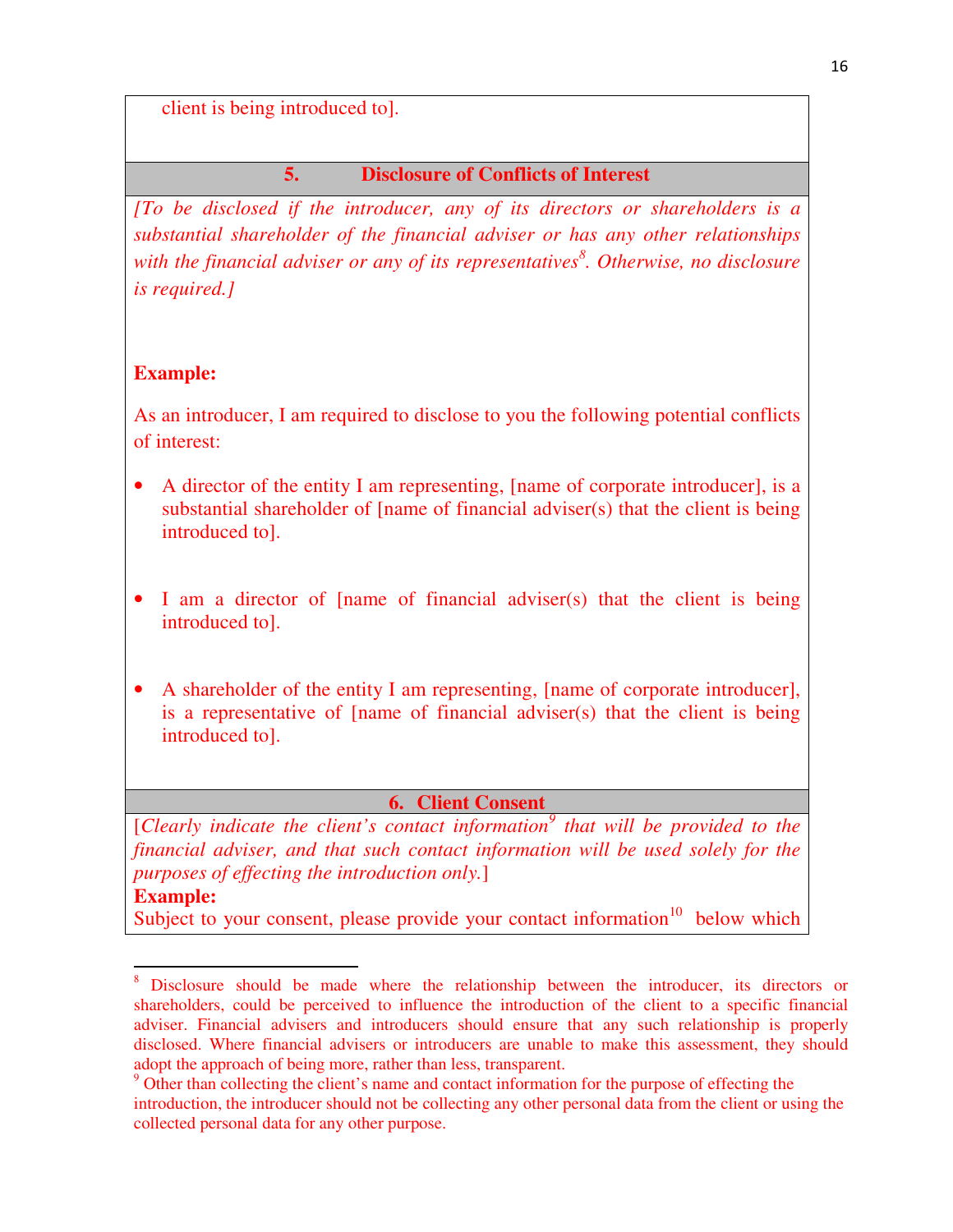will be forwarded to [name of financial adviser(s) that the client is being introduced to] for the purpose of effecting the introduction only:

- Client Name:
- Contact Number: \_\_\_\_\_\_\_\_\_\_\_\_
- Email Address:

# **7. Acknowledgement by Client**

[*Introducer shall obtain acknowledgement from the client that he or she:* 

- *has understood the contents of the CAF; and*
- *consents to his or her contact details being passed to the financial adviser.*]

# **Example:**

l

a. I [name of client] acknowledge that **neither** [name of corporate introducer] **nor** [name of individual effecting the introduction] is:

- (i) giving advice or providing me with recommendations on any investment product;
- (ii) marketing any collective investment schemes to me; or

(iii) arranging any contract of insurance in respect of life policies for me, other than to the extent of carrying out introducing activities.

b. I consent to [name of corporate introducer/ individual effecting the introduction] forwarding my contact details to [name of financial adviser(s) that the client is being introduced to] for the purpose of effecting the introduction only.

c. I understand that when considering whether to purchase any investment product subsequently, I will be relying on the financial advice that is provided to me by [name of financial adviser(s) that the client is being introduced to].

d. [If applicable,] I understand that [name of corporate introducer/ individual effecting the introduction] will be remunerated for introducing me to [name of financial adviser(s) that the client is being introduced to].

e. <sup>11</sup>I acknowledge that I was/was not\* *(please delete accordingly)* the party who initiated the introduction by making an express request for information in respect

<sup>&</sup>lt;sup>10</sup> Financial advisers and introducers should ensure compliance with the requirements of the Personal Data Protection Act 2012 (No. 26 of 2012) in relation to its clients' personal data.

 $<sup>11</sup>$  This disclosure should be in the CAF only if the client initiated an express request to the financial</sup> adviser for information on the investment product or type(s) of investment product(s).